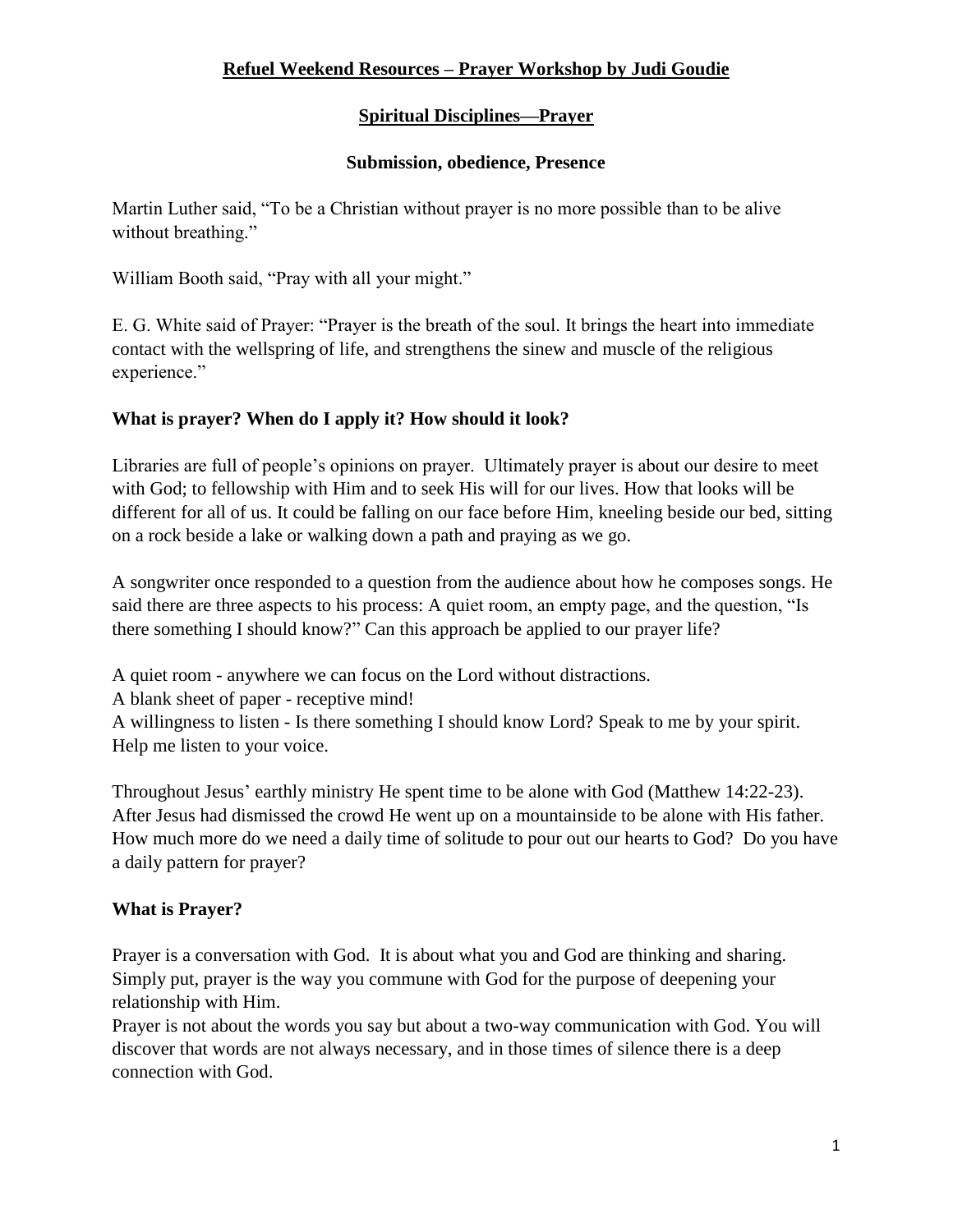A woman once said, "I'm going through such a rough time I don't feel close to God like I used to." Her friend responded "have you prayed about it?" She said, "I just don't feel like praying. I haven't prayed or read my bible in ages." The friend questioned, "Is it possible that the reason you don't feel as close to God is that you have left Him out of your problem, that you don't talk to Him about what you are going through?" Regular prayer brings peace even when God does not answer in the way we expect.

#### **The Purpose of Prayer is Fellowship and Relationship**

#### **An Old Testament example of prayer is found in 2 Chronicles 20**

Some men came to King Jehoshaphat and told him that a vast army was coming against them from Edom. Alarmed Jehoshaphat decided to pray and seek God's help. The people of Judah came from all over to pray. Jehoshaphat stood before them and he prayed to God. At the end of his prayer he said, "Lord, We don't know what to do, but our eyes are on you."

Right there before the people the Lord spoke through Jahaziel son of Zachariah and he said to them, "The Lord says to you, "Do not be afraid or discouraged because of this vast army, for the battle is not yours but God's."

King Jehoshaphat didn't wait for God to answer his prayer to celebrate, he told the people to have faith in the Lord and trust him and he would make them successful and they praised God even before going to battle.

King Jehosaphat faced a battle that he knew he could not win on his own. The first thing he did was call upon the Lord. Because he prayed and trusted God with the situation, God answered his prayer.

#### **Prayer is Submission**

What is submission? It is the action or fact of accepting or yielding to a superior force or to the will or authority of another person.

The world system says, "Do your own thing." God says, "Humble yourselves therefore under the mighty hand of God, that He may exalt you in due time" (I Pet.5: 6). The Scriptures are very clear about the fact that the Christian is not to be a self-seeking person, but a submissive person. As we submit to God, humbly seeking His face, realizing that we are nothing on our own, we give ourselves completely to Him. James 4:7 says, "Submit yourself then, to God. Resist the devil and he will flee from you."

Submission is not a popular word these days. However in order for us to have righteous lives, we MUST submit ourselves to God!

The only true way to rely on God is by truly resolving to trust God by drawing near Him through much prayer and bible study along with sacrificial living. Pride tempts us to live independently from God. We forget however that you cannot please God without faith. The promise is that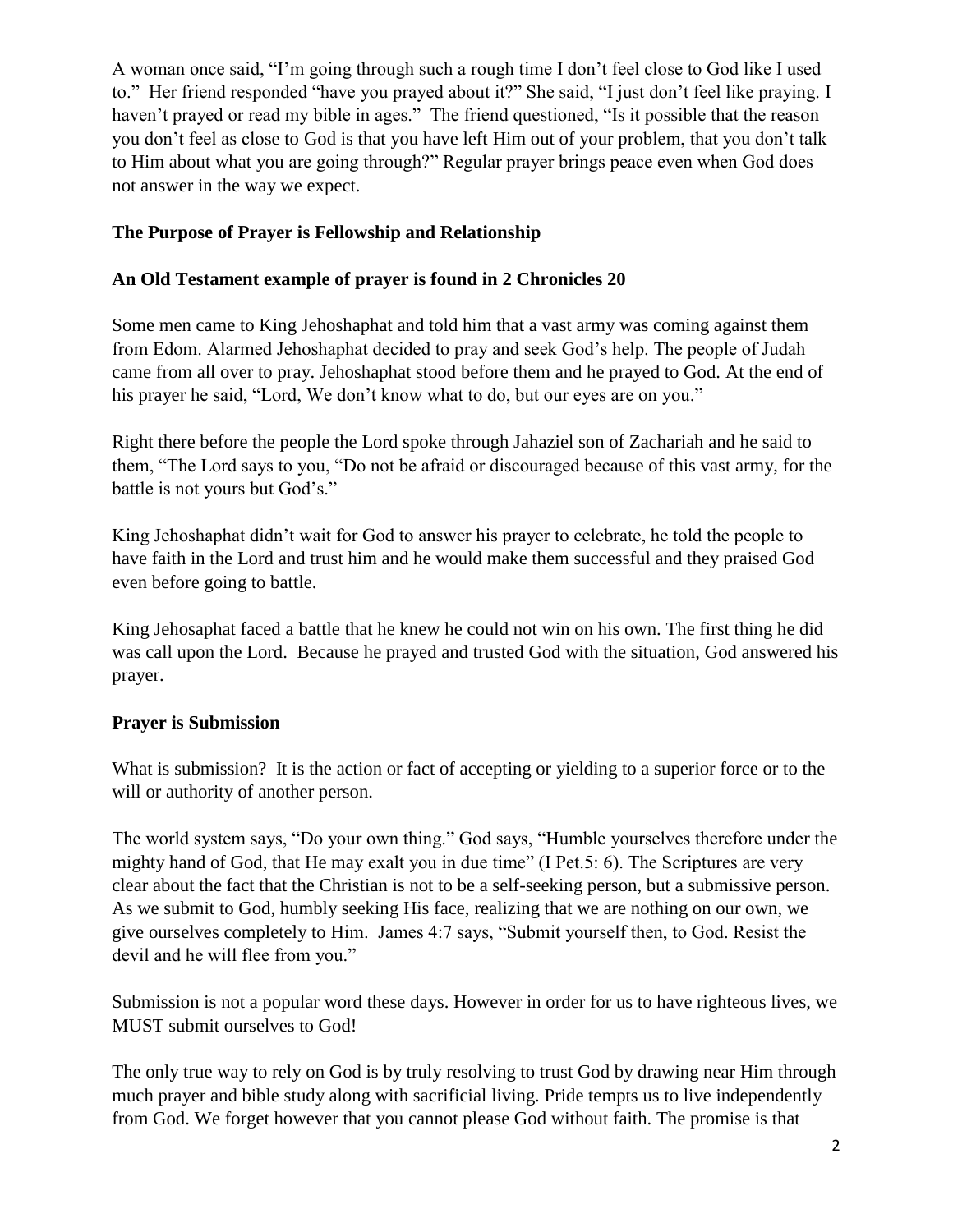when we draw near to God, when we make our attempt to focus our easily distracted minds on God, no matter how feeble our attempts are, He will draw near to us.

#### **Prayer is obedience.**

The key to God's Heart is OBEDIENCE. Believers who desire to know God more walk in obedience to His revealed will.

Psalm 66:18 states, "If I had cherished sin in my heart, the LORD would not have listened."

We each need to consider our own lives and see if we are truly coming to God in prayer with the right attitude and the right relationship. How often are we fooling ourselves about God hearing and answering our prayers when sin is lying in our heart and we are unwilling to deal with it?

We need to do as the psalmist in [Psalm 139:23](http://www.sermoncentral.com/bible/NIV/Psalm-139.asp?passage=Psalm%20139%3A23&ScrptureHover=sermon-50068-Obedience%20And%20Prayer) "Search me, O God, and know my heart; try me, and know my thoughts and see if there be any wicked way in me, and lead me in the way everlasting."

We should not despair that God has such stringent guidelines for approaching Him in prayer. We must never forget who we are speaking to when we pray. He has all rights to demand purity and holiness from us in our approach to Him in prayer. Do not let sin hinder your time with God in prayer.

James 4:3 says, "Ye ask and receive not, because ye ask amiss, that ye may consume it upon your lusts." James says we fight and scratch and struggle to get things but that is not the way to get it. PRAYER is the way our needs are met. James said that if you don't ask you will not get it.

The Bible tells us to pray about everything, "Don't worry about anything; instead, pray about everything. Tell God what you need, and thank Him for all He has done" (Philippians 4:6).

How do we pray? We pray through the Holy Spirit! Romans 8:26-27 tells us that the Holy Spirit helps us in our weakness. When we do not know what God wants us to pray the Holy Spirit prays for us with groaning's that cannot be expressed in words. And the Father who knows all hearts knows what the Spirit is saying, for the Spirit pleads for us believers in harmony with God's own will. The Holy Spirit helps us pray.

Ephesians 6:18 tells us to pray all the time. Does that seem like hard work to you? If we are praying all the time we wouldn't be able to do anything, would we? When we are told to pray all the time, this does not mean we stop doing things. It means we should always be thinking about God and talking to Him. We can pray for anything, at any time.

### **Prayer is Practising God's presence**

Brother Lawrence, a 17th century Carmelite monk, practised the presence of God. He was converted at eighteen and entered the monastery in order to spend his life communing with God. Lawrence seemed to have but one gift: he practiced the presence of God in all that he did, and in